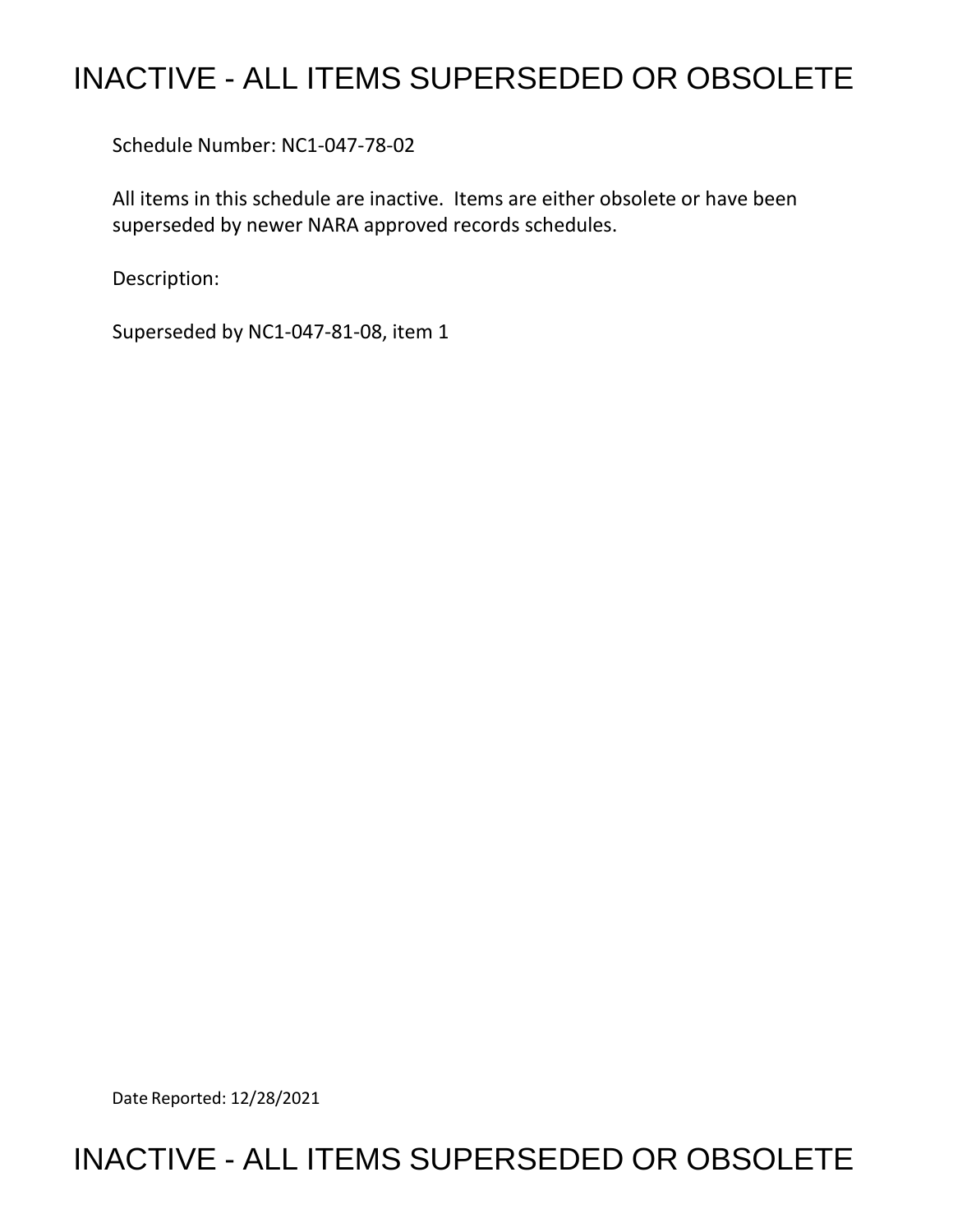| REQUEST FOR RECORDS DISPOSITION AUTHORITY                                                           |                 | <b>LEAVE BLANK</b>                                                                                                                          |    |    |                                |
|-----------------------------------------------------------------------------------------------------|-----------------|---------------------------------------------------------------------------------------------------------------------------------------------|----|----|--------------------------------|
| (See Instructions on reverse)                                                                       |                 | JOB NO.                                                                                                                                     |    |    |                                |
|                                                                                                     |                 | N <sub>C</sub> 1                                                                                                                            | 47 | 78 | $\boldsymbol{2}$               |
| TO: GENERAL SERVICES ADMINISTRATION,<br>NATIONAL ARCHIVES AND RECORDS SERVICE, WASHINGTON, DC 20408 |                 | DATE RECEIVED                                                                                                                               |    |    |                                |
| 1. FROM (AGENCY OR ESTABLISHMENT)                                                                   | <b>NOV 1977</b> |                                                                                                                                             |    |    |                                |
| Department of Health, Education, and Welfare                                                        |                 | NOTIFICATION TO AGENCY                                                                                                                      |    |    |                                |
| 2. MAJOR SUBDIVISION<br>Social Security Administration                                              |                 | In accordance with the provisions of 44 U.S.C. 3303a the disposal re-<br>quest, including amendments, is approved except for items that may |    |    |                                |
|                                                                                                     |                 |                                                                                                                                             |    |    |                                |
| Bureau of Hearings and Appeals                                                                      |                 |                                                                                                                                             |    |    |                                |
| 4. NAME OF PERSON WITH WHOM TO CONFER                                                               | 5. TEL. EXT.    |                                                                                                                                             |    |    |                                |
| George S. Yamamura                                                                                  | 594-5770        | Date                                                                                                                                        |    |    | Archivist of the United States |
| <b>6 CERTIFICATE OF ACENCY REPRESENTATIVE.</b>                                                      |                 |                                                                                                                                             |    |    |                                |

I hereby certify that I am authorized to act for this agency in matters pertaining to the disposal of the agency's records;<br>that the records proposed for disposal in this Request of <u>example</u> page(s) are not now needed for

A Request for immediate disposal.

 $\chi$  B Request for disposal after a specified period of time or request for permanent retention.

| C. DATE        | D. SIGNATURE OF AGENCY REPRESENTATIVE<br>Cucene U, Deed                                                                                                                                                                                                                                                              | E. TITLE                              |                                                                   |                                       |  |  |  |
|----------------|----------------------------------------------------------------------------------------------------------------------------------------------------------------------------------------------------------------------------------------------------------------------------------------------------------------------|---------------------------------------|-------------------------------------------------------------------|---------------------------------------|--|--|--|
| 10/27/77       | Trussell 0. Hess                                                                                                                                                                                                                                                                                                     | Department Records Management Officer |                                                                   |                                       |  |  |  |
| 7.<br>ITEM NO. | 8. DESCRIPTION OF ITEM<br>(With Inclusive Dates or Retention Periods)                                                                                                                                                                                                                                                |                                       | 9.<br>SAMPLE OR<br>JOB NO.                                        | 10.<br><b>ACTION TAKEN</b>            |  |  |  |
|                | RECORDS RETENTION AND DISPOSAL SCHEDULE<br>BUREAU OF HEARINGS AND APPEALS (FIELD OFFICES)                                                                                                                                                                                                                            |                                       |                                                                   |                                       |  |  |  |
| I.             | Case Control Cards                                                                                                                                                                                                                                                                                                   |                                       |                                                                   |                                       |  |  |  |
|                | Form HA-670, BHA Case Control Card, or its equivalent, used<br>by hearing offices to record significant actions in the<br>development, review, and adjudication of appealed claims<br>cases. The card reflects such information as name,<br>address, account number, type of claim, development and.<br>disposition. |                                       |                                                                   |                                       |  |  |  |
|                | Pink Copy<br>$\mathbf{1}$ .                                                                                                                                                                                                                                                                                          |                                       |                                                                   |                                       |  |  |  |
|                | Transfer to an inactive file after the case has been closed<br>out. Review file annually and destroy those forms relating<br>to cases processed two or more years earlier.                                                                                                                                           |                                       |                                                                   |                                       |  |  |  |
|                | 2.<br>Blue Copy                                                                                                                                                                                                                                                                                                      |                                       |                                                                   |                                       |  |  |  |
|                | Transfer to the Administrative Law Judge (ALJ) File after<br>the case has been closed out. Destroy in accordance with<br>disposal instructions for ALJ file (NC-47-76-1, item IV.A).                                                                                                                                 |                                       |                                                                   |                                       |  |  |  |
|                |                                                                                                                                                                                                                                                                                                                      | 2 i tuus.                             |                                                                   |                                       |  |  |  |
| $115 - 107$    | lent to agency                                                                                                                                                                                                                                                                                                       |                                       | <b>STANDARD FORM 115</b><br>Revised April, 1975<br>Administration | <b>Prescribed by General Services</b> |  |  |  |

Administration<br>FPMR (41 CFR) 101-11.4